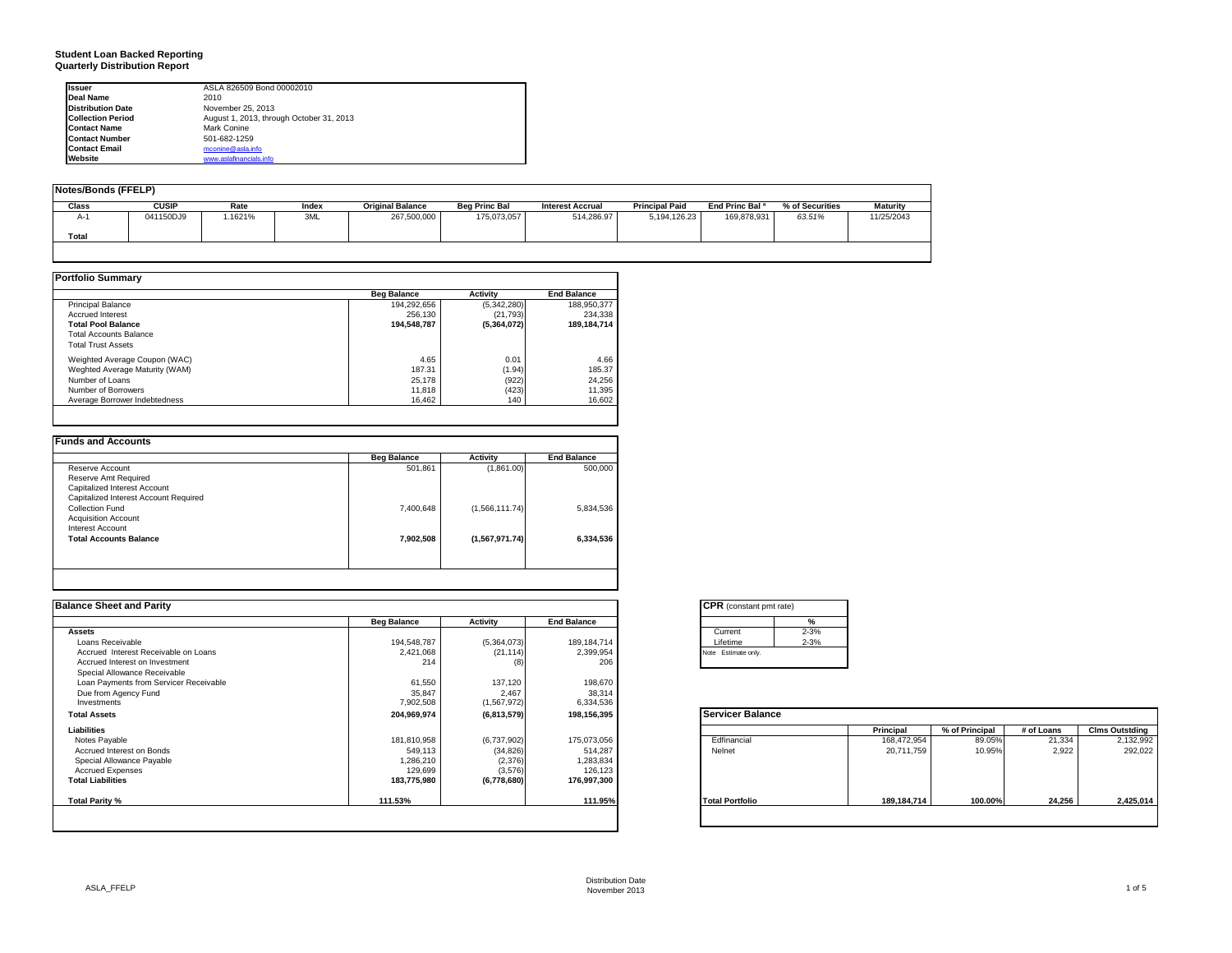| <b>Portfolio by Loan Status</b> |                                                                |        |               |               |           |        |           |        |           |        |
|---------------------------------|----------------------------------------------------------------|--------|---------------|---------------|-----------|--------|-----------|--------|-----------|--------|
|                                 | % of Principal<br><b>Principal</b><br><b>WAC</b><br># of Loans |        |               | <b>WARM</b>   |           |        |           |        |           |        |
|                                 | Beginning                                                      | Endina | Beginning     | Ending        | Beginning | Ending | Beginning | Ending | Beginning | Ending |
| In School                       | 148                                                            | 102    | 355,146       | 240,149       | 0.18%     | 0.13%  | 4.29      | 4.31   | 118.11    | 118.39 |
| Grace                           |                                                                | 61     | 137,761       | 154,377       | 0.07%     | 0.08%  | 5.04      | 5.14   | 119.14    | 116.59 |
| Repayment                       |                                                                |        |               |               |           |        |           |        |           |        |
| Current                         | 15,021                                                         | 14,343 | 127.051.498   | 123, 171, 703 | 65.31%    | 65.11% | 4.61      | 4.63   | 190.07    | 188.38 |
| 31-60 Days Delinquent           | 909                                                            | 877    | 6,646,456     | 5,561,760     | 3.42%     | 2.94%  | 4.70      | 4.60   | 183.33    | 167.22 |
| 61-90 Days Delinquent           | 535                                                            | 546    | 3,613,664     | 3,998,445     | 1.86%     | 2.11%  | 4.83      | 4.82   | 177.01    | 176.30 |
| 91-120 Days Delingent           | 429                                                            | 382    | 2,773,202     | 2,383,597     | 1.43%     | 1.26%  | 4.60      | 4.80   | 163.10    | 175.78 |
| 121-180 Days Delinquent         | 599                                                            | 540    | 4,280,420     | 3,725,732     | 2.20%     | 1.97%  | 4.98      | 4.58   | 190.90    | 181.84 |
| 181-270 Days Delinquent         | 526                                                            | 609    | 3,636,819     | 4,729,850     | 1.87%     | 2.50%  | 4.65      | 4.90   | 167.45    | 185.47 |
| 271+ Days Delinquent            | 266                                                            | 196    | 1,188,800     | 1,179,955     | 0.619     | 0.62%  | 4.19      | 4.88   | 134.74    | 160.25 |
| <b>Total Repayment</b>          | 18,285                                                         | 17,493 | 149, 190, 859 | 144,751,041   | 76.69%    | 76.51% | 4.63      | 4.65   | 188.05    | 186.66 |
| Forbearance                     | 2,586                                                          | 2,798  | 20,585,197    | 21,445,496    | 10.58%    | 11.34% | 4.85      | 4.74   | 191.19    | 188.00 |
| Deferment                       | 3,687                                                          | 3,347  | 21,819,032    | 20,156,697    | 11.22%    | 10.65% | 4.63      | 4.74   | 182.27    | 178.41 |
| <b>Claims in Progress</b>       | 390                                                            | 421    | 2,107,115     | 2,331,508     | 1.08%     | 1.23%  | 4.74      | 4.47   | 161.40    | 157.48 |
| Claims Denied                   | 29                                                             | 34     | 353,677       | 105,446       | 0.18%     | 0.06%  | 5.89      | 2.93   | 237.72    | 103.45 |
| <b>Total Portfolio</b>          | 25,178                                                         | 24,256 | 194,548,787   | 189,184,714   | 100%      | 100%   | 4.65      | 4.66   | 187.31    | 185.37 |

#### **Delinquency Status**

**Student Loan Backed Reporting Quarterly Distribution Report**

|                                     | # of Loans |        | <b>Principal</b> |               | % of Principal |         | <b>WAC</b> |        | <b>WARM</b> |        |
|-------------------------------------|------------|--------|------------------|---------------|----------------|---------|------------|--------|-------------|--------|
|                                     | Beainnina  | Endina | Beainnina        | Endina        | Beainnina      | Endina  | Beainnina  | Endina | Beainnina   | Endina |
| Current                             | 15,021     | 14,343 | 127,051,498      | 123, 171, 703 | 85.16%         | 85.09%  | 4.61       | 4.63   | 190.07      | 188.38 |
| 31-60 Days Delinquent               | 909        | 877    | 6.646.456        | 5,561,760     | 4.02%          | 3.84%   | 4.7C       | 4.60   | 183.33      | 167.22 |
| 61-90 Days Delinquent               | 535        | 546    | 3,613,664        | 3,998,445     | 2.19%          | 2.76%   | 4.83       | 4.82   | 177.01      | 176.30 |
| 91-120 Days Delingent               | 429        | 382    | 2,773,202        | 2,383,597     | 1.70%          | 1.65%   | 4.60       | 4.80   | 163.10      | 175.78 |
| 121-180 Days Delinquent             | 599        | 540    | 4,280,420        | 3,725,732     | 2.52%          | 2.57%   | 4.98       | 4.58   | 190.90      | 181.84 |
| 181-270 Days Delinquent             | 526        | 609    | 3,636,819        | 4,729,850     | 2.95%          | 3.27%   | 4.65       | 4.90   | 167.45      | 185.47 |
| 271+ Days Delinquent                | 266        |        | 1,188,800        | 1,179,955     | 1.00%          | 0.82%   | 4.19       | 4.88   | 134.74      | 160.25 |
| <b>Total Portfolio in Repayment</b> | 18.285     | 17,493 | 149.190.859      | 144.751.041   | 99.54%         | 100.00% | 4.63       | 4.65   | 188.05      | 186.66 |
|                                     |            |        |                  |               |                |         |            |        |             |        |

| <b>Portfolio by Loan Type</b>    |                  |        |                  |             |                |         |                  |        |                  |        |
|----------------------------------|------------------|--------|------------------|-------------|----------------|---------|------------------|--------|------------------|--------|
|                                  | # of Loans       |        | Principal        |             | % of Principal |         | <b>WAC</b>       |        | <b>WARM</b>      |        |
|                                  | <b>Beginning</b> | Endina | <b>Beginning</b> | Endina      | Beainnina      | Endina  | <b>Beainning</b> | Endina | <b>Beainning</b> | Endina |
| Subsidized Consolidation Loans   | 5,678            | 5.561  | 74.799.659       | 72.870.445  | 38.45%         | 38.52%  | 4.93             | 4.93   | 191.87           | 188.73 |
| Unsubsidized Consolidation Loans | 5,473            | 5,368  | 83,215,116       | 81,392,539  | 42.77%         | 43.02%  | 4.89             | 4.90   | 215.65           | 213.09 |
| Subsidized Stafford Loans        | 9,123            | 8,680  | 20,020,473       | 19,128,635  | 10.29%         | 10.11%  | 3.24             | 3.25   | 109.77           | 110.04 |
| Unsubsidized Stafford Loans      | 4,570            | 4,326  | 15,055,474       | 14,381,228  | 7.74%          | 7.60%   | $3.6^{\circ}$    | 3.64   | 120.46           | 121.09 |
| PLUS/GradPLUS Loans              | 298              | 286    | 1,300,733        | 1,254,998   | 0.67%          | 0.66%   | 7.30             | 7.29   | 84.23            | 83.48  |
| SLS Loans                        | 36               | 35     | 157,333          | 156,868     | 0.08%          | 0.08%   | 3.31             | 3.31   | 83.80            | 83.80  |
| <b>Total Portfolio</b>           | 25,178           | 24.256 | 194,548,787      | 189,184,714 | 100.00%        | 100.00% | 4.65             | 4.66   | 187.31           | 185.37 |

| Portfolio by Program Type                  |                  |        |                  |             |           |                |                  |            |                  |             |
|--------------------------------------------|------------------|--------|------------------|-------------|-----------|----------------|------------------|------------|------------------|-------------|
|                                            | # of Loans       |        | <b>Principal</b> |             |           | % of Principal |                  | <b>WAC</b> |                  | <b>WARM</b> |
|                                            | <b>Beginning</b> | Endina | <b>Beginning</b> | Endina      | Beainnina | Endina         | <b>Beginning</b> | Ending     | <b>Beginning</b> | Endina      |
| Graduate / 4-Year Loans                    | 18,964           | 20,027 | 159,847,214      | 160,377,059 | 82.16%    | 84.77%         | 4.63             | 4.64       | 191.02           | 188.97      |
| 2-Year Loans                               | 3,085            | 2,974  | 15,463,209       | 15,098,450  | 7.95%     | 7.98%          | 4.92             | 4.94       | 139.74           | 139.05      |
| Proprietary / Technical / Vocational Loans | 333              | 404    | 1,443,669        | 1,604,457   | 0.74%     | 0.85%          | 5.24             | 5.27       | 144.11           | 144.58      |
| Unknown (Consolidation) Loans              | 2,794            | 849    | 17.794.329       | 12,104,606  | 9.15%     | 6.40%          | 5.15             | 5.15       | 178.26           | 179.01      |
| Other Loans                                |                  |        | 365              | 141         | 0.00%     | 0.00%          | 2.35             | 2.35       | 19.00            | 16.00       |
| <b>Total Portfolio</b>                     | 25,178           | 24,256 | 194,548,786      | 189,184,714 | 100.00%   | 100.00%        | 4.65             | 4.66       | 187.31           | 185.37      |

|                        | # of Loans  |        | Principal        |               | % of Principal   |         |  |
|------------------------|-------------|--------|------------------|---------------|------------------|---------|--|
|                        | Beainnina   | Endina | <b>Beginning</b> | Endina        | <b>Beginning</b> | Endina  |  |
| <b>Fixed Loans</b>     | 15,155      | 14,764 | 169,980,734      | 165,833,440   | 87.37%           | 87.66%  |  |
| Variable Loans         | 10,023      | 9,492  | 24,568,053       | 23,351,274    | 12.63%           | 12.34%  |  |
| T-Bill Loans           | 9,996       | 9,465  | 24,475,482       | 23,260,628    | 12.58%           | 12.30%  |  |
| CMT Loans              | $\sim$<br>۷ | 27     | 92.571           | 90.646        | 0.05%            | 0.05%   |  |
| <b>Total Portfolio</b> | 25.178      | 24.256 | 194.548.787      | 189, 184, 714 | 100.00%          | 100.00% |  |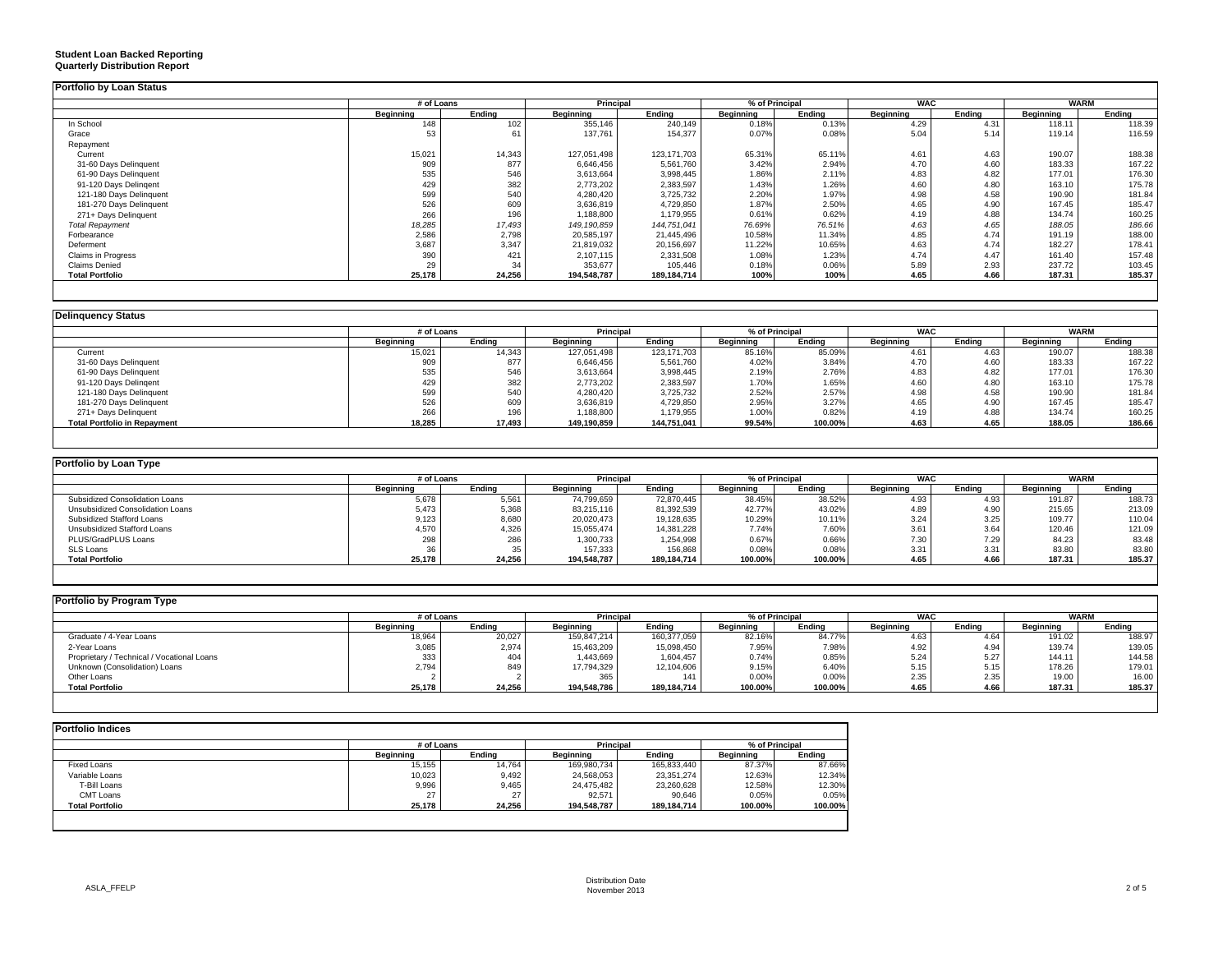#### **Distribution Date Collection Period**

November 25, 2013 August 1, 2013, through October 31, 2013

## **Collection Activity**

| <b>Collection Account</b>                                                                   | as of 10/31/2013 |
|---------------------------------------------------------------------------------------------|------------------|
| Beginning Balance - August 1, 2013                                                          | 7,400,648        |
| <b>Collection Amount Received</b>                                                           | 7,287,907        |
| <b>Reserve Account</b>                                                                      |                  |
| <b>Excess of Required Reserve Account</b>                                                   | 1,861            |
| <b>Interest on Investment Earnings</b>                                                      | 520              |
| Capitalized Interest Account (after a stepdown or release date)                             |                  |
| <b>Payments from Guarantor</b>                                                              |                  |
| <b>Prior Quarter's Allocations or Adjustments</b>                                           | (17, 811)        |
| <b>Prepayments</b>                                                                          |                  |
| Special Allowance Payments to Department of Education                                       |                  |
| <b>Consolidation Rebate Fees</b>                                                            | (420, 774)       |
| Transfer from Capitalized Interest Fund                                                     |                  |
| Principal payments, interest payments, administration fees, servicing fees and trustee fees | (7,673,992)      |
| Transfer to the Department Rebate Fund                                                      | (743, 822)       |
| Other Amounts Received in Collection                                                        |                  |
| <b>Total Available Funds</b>                                                                | 5,834,536        |
|                                                                                             |                  |
|                                                                                             |                  |

| <b>Fees Due for Current Period</b> | as of 10/31/2013 |
|------------------------------------|------------------|
| Indenture Trustee Fees             |                  |
| <b>Servicing Fees</b>              | 110,358          |
| <b>Administration Fees</b>         | 15.765           |
| <b>Late Fees</b>                   |                  |
| <b>Other Fees</b>                  |                  |
| <b>Total Fees</b>                  | 126.123          |

| <b>Cumulative Default Rate</b>                                    | as of 10/31/2013 |
|-------------------------------------------------------------------|------------------|
| <b>Current Period's Defaults</b>                                  | 2,064,164.69     |
| <b>Cumulative Defaults</b>                                        | 32,774,881.04    |
| Loans for which claims have been filed as of applicable month end | 6,768,888.02     |
| <b>Cumulative Default Rate</b>                                    | 13.31%           |
| Cumulative Recoveries (including reimbursements and collections)  |                  |
| <b>Payments from Guarantor</b>                                    | 30,526,520.07    |
| <b>Borrower Recoveries</b>                                        | n/a              |
| <b>Recovery Rate</b>                                              | 93.14%           |
| <b>Cumulative Net Loss</b>                                        | 2,248,360.97     |
| <b>Cumulative Net Loss</b>                                        | 0.91%            |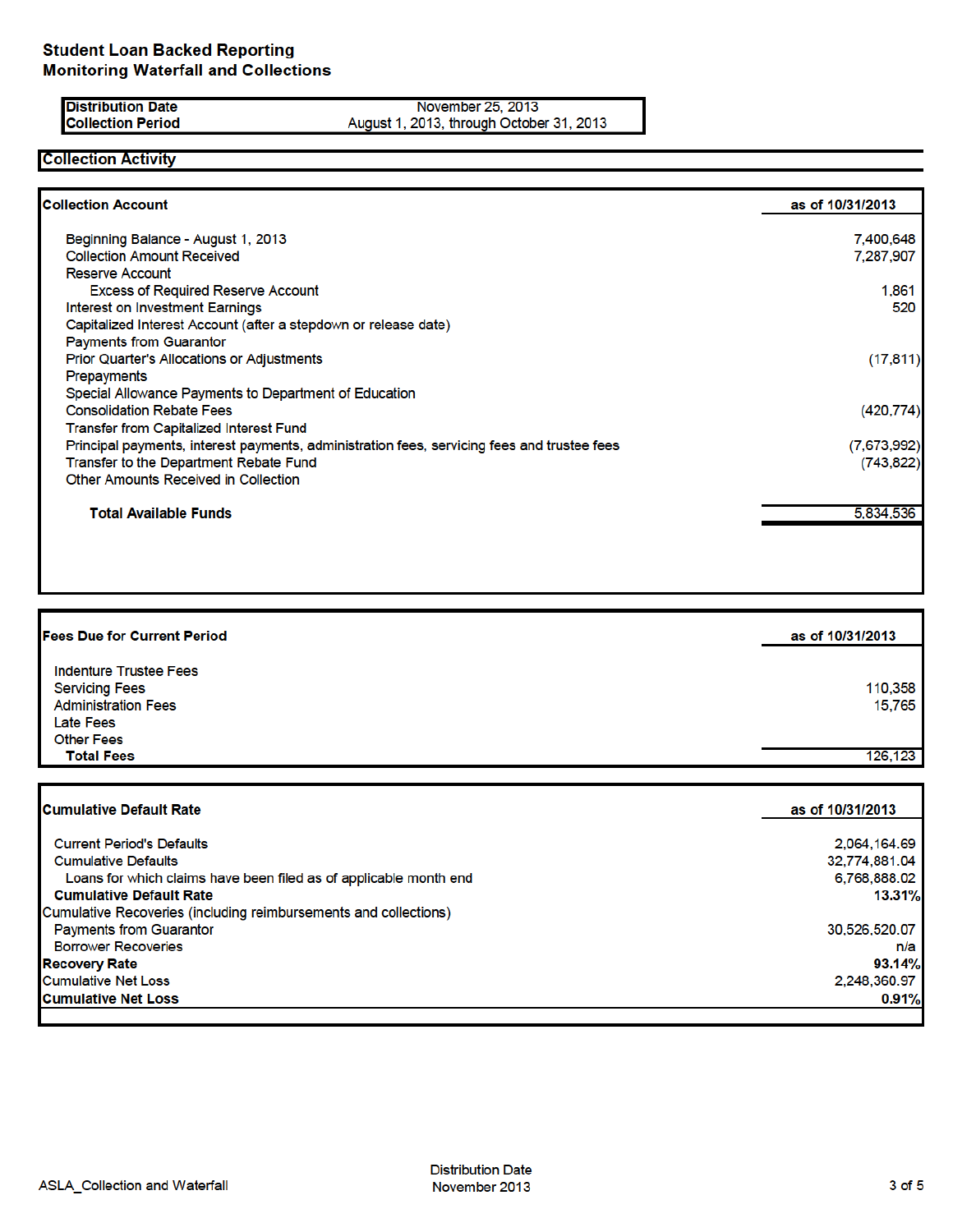## **Waterfall Activity**

| <b>Waterfall for Distribution</b>                                                         | <b>Amount Due</b> | <b>Amount Remaining</b> |
|-------------------------------------------------------------------------------------------|-------------------|-------------------------|
| <b>Total Available Funds</b>                                                              |                   | 5,834,536               |
| First: Payments required under applicable Joint Sharing Agreement                         |                   |                         |
| <b>Second: Trustee Fees</b>                                                               |                   |                         |
| Third: Servicing Fees and Backup Servicing Fees                                           | 110,358           | 5,724,178               |
| <b>Fourth: Administration Fees</b>                                                        | 15.765            | 5,708,413               |
| <b>Fifth: Noteholder Interest</b>                                                         | 514.287           | 5,194,126               |
| Sixth: Reinstate the balance of the Reserve Fund up to the Specified Reserve Fund Balance |                   |                         |
| Seventh: Noteholder Principal, until paid in full                                         | 5.194.126         | 0                       |
|                                                                                           |                   |                         |

| <b>Principal and Interest Distributions</b> | Class A-1   |
|---------------------------------------------|-------------|
| Quarterly Interest Due                      | 514,287     |
| Quarterly Interest Paid                     | 514,287     |
| <b>Interest Shortfall</b>                   |             |
| Interest Carryover Due                      | 0           |
| Interest Carryover Paid                     | 0           |
| <b>Interest Carryover</b>                   | 0           |
| Quarterly Principal Distribution Amount     | 5, 194, 126 |
| <b>Quarterly Principal Paid</b>             | 5,194,126   |
| Shortfall                                   |             |
| <b>Total Distribution Amount</b>            | 5,708,413   |
|                                             |             |